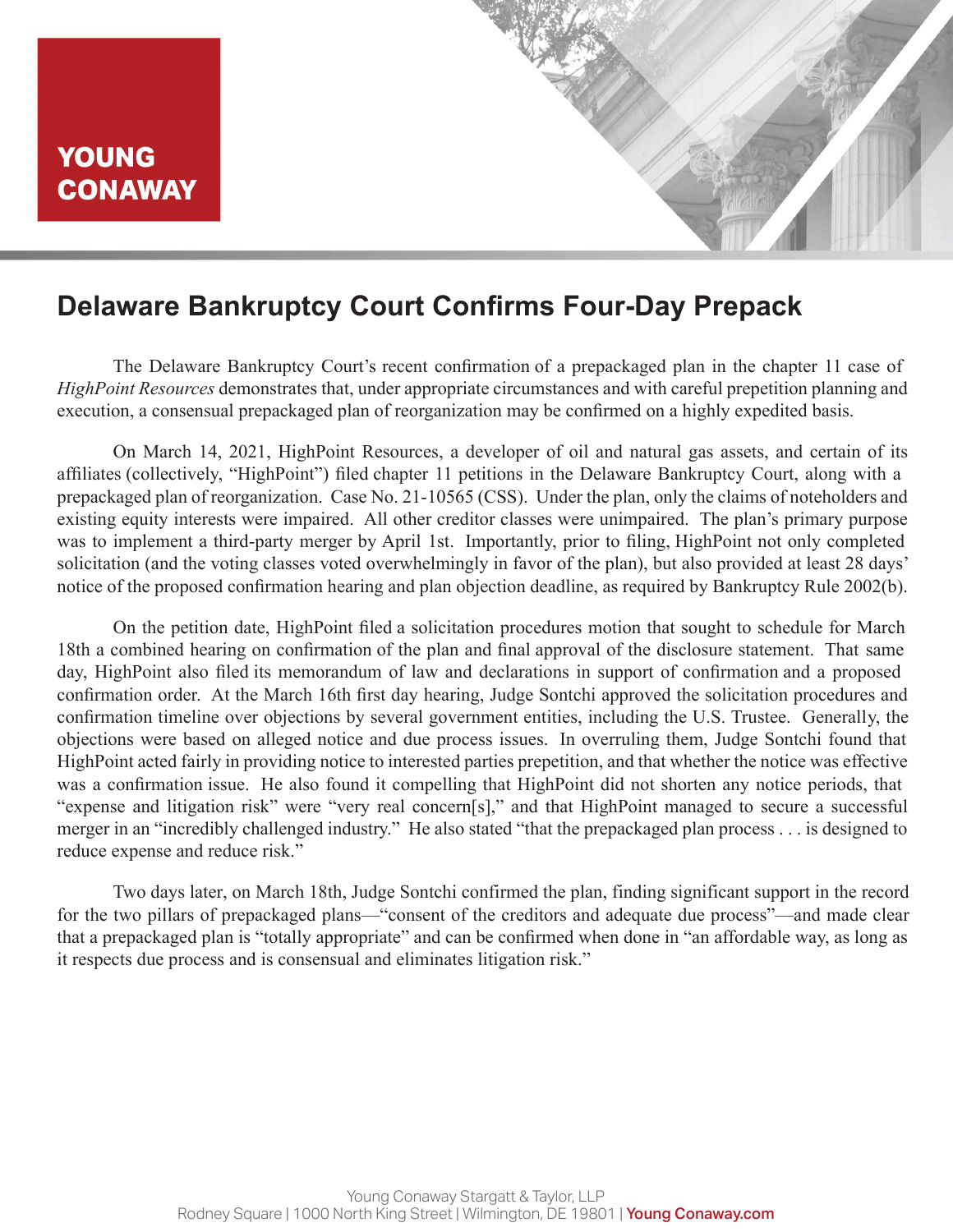### **Non-Debtor Third Parties Deemed to Consent to Plan Releases**

In the *Town Sports* case, Judge Sontchi joined several other Delaware bankruptcy judges in holding that releases of claims against non-debtor third parties held by creditors and equity holders can be granted under chapter 11 plans when the holder is "deemed" to have consented to the proposed releases by failing to respond to the proposed release. *See In re Town Sports International, LLC, et al*., Case No. 20-12168 (CSS) Hr'g Tr. (Bankr. D. Del. December 17, 2020).

The plan in *Town Sports* provided that stakeholders would be bound by the third-party releases unless they affirmatively opted out of the releases by returning an opt-out form or a ballot electing an opt-out option. Over the U.S. Trustee's objection, Judge Sontchi approved the releases, explaining that individuals have the freedom to contract, and the bankruptcy process allows for implied consent to such releases. Accordingly, "[y]ou have to read your mail in America and if you have legal rights that you believe you own, you have to take action to preserve them." In confirming the plan he noted that "everybody who cared opted out" and that the debtors cannot be "held in limbo" waiting for affirmative responses. Above all, the bankruptcy court has an obligation to reorganize the affairs of the debtor.

Identifying the "collective action" problem that arises in chapter 11 cases with disparate stakeholders, Judge Sontchi observed that debtors must be able to rely on representative parties like committees and other bankruptcy procedures, like noticing, to successfully take advantage of the Bankruptcy Code. These representative parties facilitate the debtors' ability to reorganize their affairs through a plan, which may include third-party releases, while providing procedural safeguards for creditors.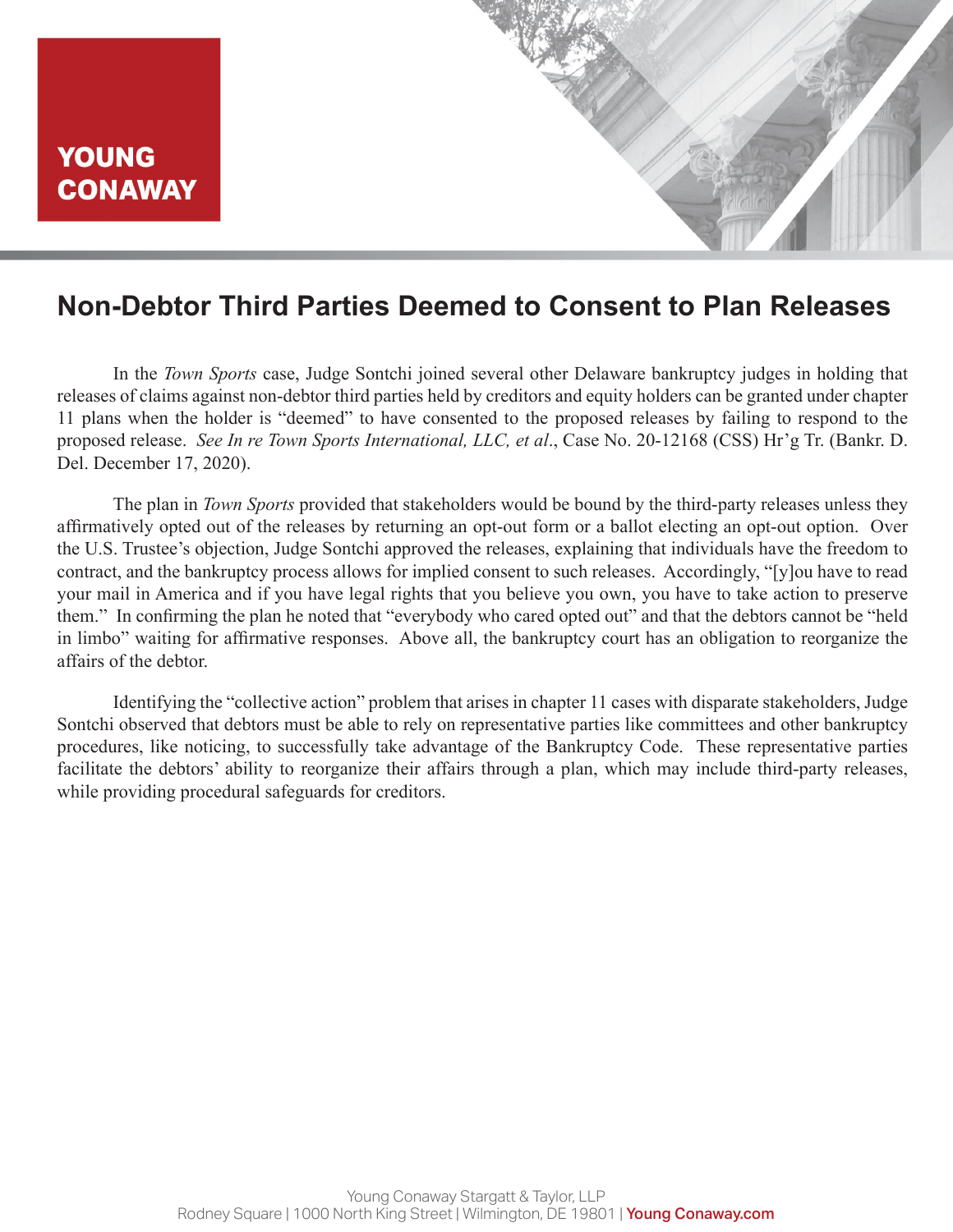### **Debtors Can Reject Midstream Gathering Agreements**

In two 2020 decisions, the Delaware Bankruptcy Court held that upstream producer debtors could reject gathering agreements with midstream pipeline companies because the agreements did not create covenants running with the land. The first of these was Judge Sontchi's October 2020 opinion in *In re Extraction Oil & Gas, Inc.*, 622 B.R. 581 (Bankr. D. Del. 2020), applying Colorado law. Under Colorado law, to create a covenant running with the land: (1) the parties must intend the covenant to run with the land; (2) the covenant must touch and concern the land; and (3) there must be privity of estate. The Court held that, although the dedication and commitment covenants in the midstream agreements contained the requisite express and unambiguous intent to run with the land, they did not touch and concern the land because they dealt with personal property, i.e. crude oil "severed" from the real property. Likewise, the Court held that the covenants did not convey any real property interests and did not create privity of estate.

Only a month later, Judge Owens issued a similar opinion in *In re Southland Royalty Co. LLC*, 623 B.R. 64 (Bankr. D. Del. 2020). The Court applied Wyoming law, which generally has the same core elements for a covenant to run with the land described in *Extraction*. As in *Extraction*, the Court found that the parties intended the dedication provision in the midstream agreement to run with the land through express language. But Judge Owens also found that the dedication did not touch and concern the land because it affected severed personal property, not real property. And the dedication did not create privity of estate because it created exclusivity only over extracted resources, not any interest in real property.

Notably, the *Southland* Court addressed an issue that did not come up in *Extraction*, holding that the debtor could sell its assets free and clear of the defendant's interests *regardless* of whether the midstream agreements contained a covenant running with the land. Section 363(f) of the Bankruptcy Code provides five criteria to do so, any of which is sufficient. The Court ruled that section 363(f)(1) applied because Wyoming law permitted the property to be sold free and clear. The Court also held that section 363(f)(5) applied because Wyoming law gives broad remedial discretion to a court to enforce covenants, including by awarding damages.

Both of these cases discuss many more issues than those described here. But in short, both cases carefully scrutinized the dedication language of the midstream agreements and permitted the debtors to reject them, since those dedication provisions did not create covenants that touch and concern the land and did not convey real property interests to the midstream providers.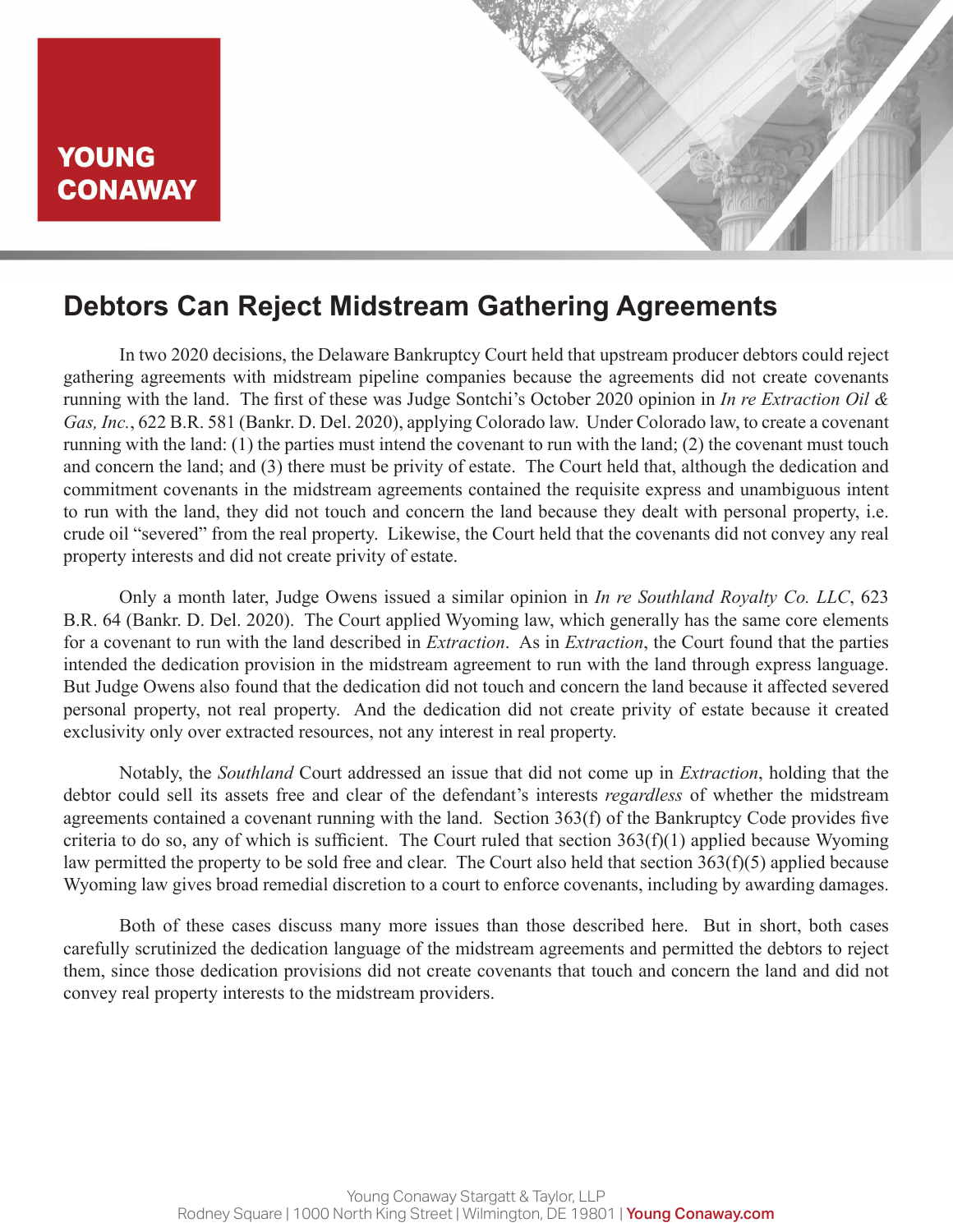

## **Common Interest Doctrine Protects Privileged Communications Shared Among Plan Proponents, But Only to the Extent of Their Shared Common Legal Interests**

On February 23, 2021, in *In re Imerys Talc America, Inc.* ("Imerys"), Case No. 19-10289 (LSS) (Bankr. D. Del. Feb. 23, 2021), Judge Silverstein held that the "common interest doctrine" can protect from disclosure certain privileged communications exchanged among joint plan proponents. But Judge Silverstein cautioned that "context matters," and concluded that the common interest doctrine is not available when parties' interests concerning certain issues related to the jointly proposed plan are more adverse than aligned.

The common interest doctrine is an exception to the general rule that, when a party shares information otherwise covered by the attorney client privilege or work product doctrine with a third party not jointly represented, the privilege can be waived. To invoke the common interest doctrine, a party must establish that (1) the communication was made by separate parties in the course of a matter of substantially similar legal interest, (2) the communication was designed to further that effort, and (3) the privilege has not otherwise been waived.

Two prior Delaware opinions discussed the common interest doctrine in the context of plan related discovery: *In re Leslie Controls, Inc.* (Judge Sontchi) and *In re Tribune, Co.* (Judge Carey). Judge Silverstein reinforced the guideposts established in those cases, echoing Judge Sontchi's observation in *Leslie Controls* that parties engaged in plan negotiations can sometimes share common legal interests, and embracing former Judge Carey's cautionary note in *Tribune* that the common interest doctrine does not necessarily extend to all communications shared among plan proponents. Additionally, Judge Silverstein found a Southern District of New York case, *In re Quigley Co., Inc.* (Judge Bernstein), instructive for recognizing that plan proponents can simultaneously share common and adverse interests. Ultimately, Judge Silverstein clarified that:

- 1. The common interest doctrine can, but does not always, apply in the plan context.
- 2. Parties can simultaneously share a common legal interest with respect to some issues but not others.
- 3. To the extent that parties share a common legal interest, the common interest doctrine only protects communications that are in furtherance of that common legal interest, and not those implicating unrelated or adverse interests.

Concerning parties who share common and adverse interests simultaneously, Judge Silverstein found that plan proponents share a common legal interest with respect to maximizing total recoveries available under a plan and confirming the plan itself. However, plan proponents have adverse legal interests with respect to the apportionment of recoveries under a plan. In other words, there is a distinction between the "size of the pie" and the "pieces of the pie."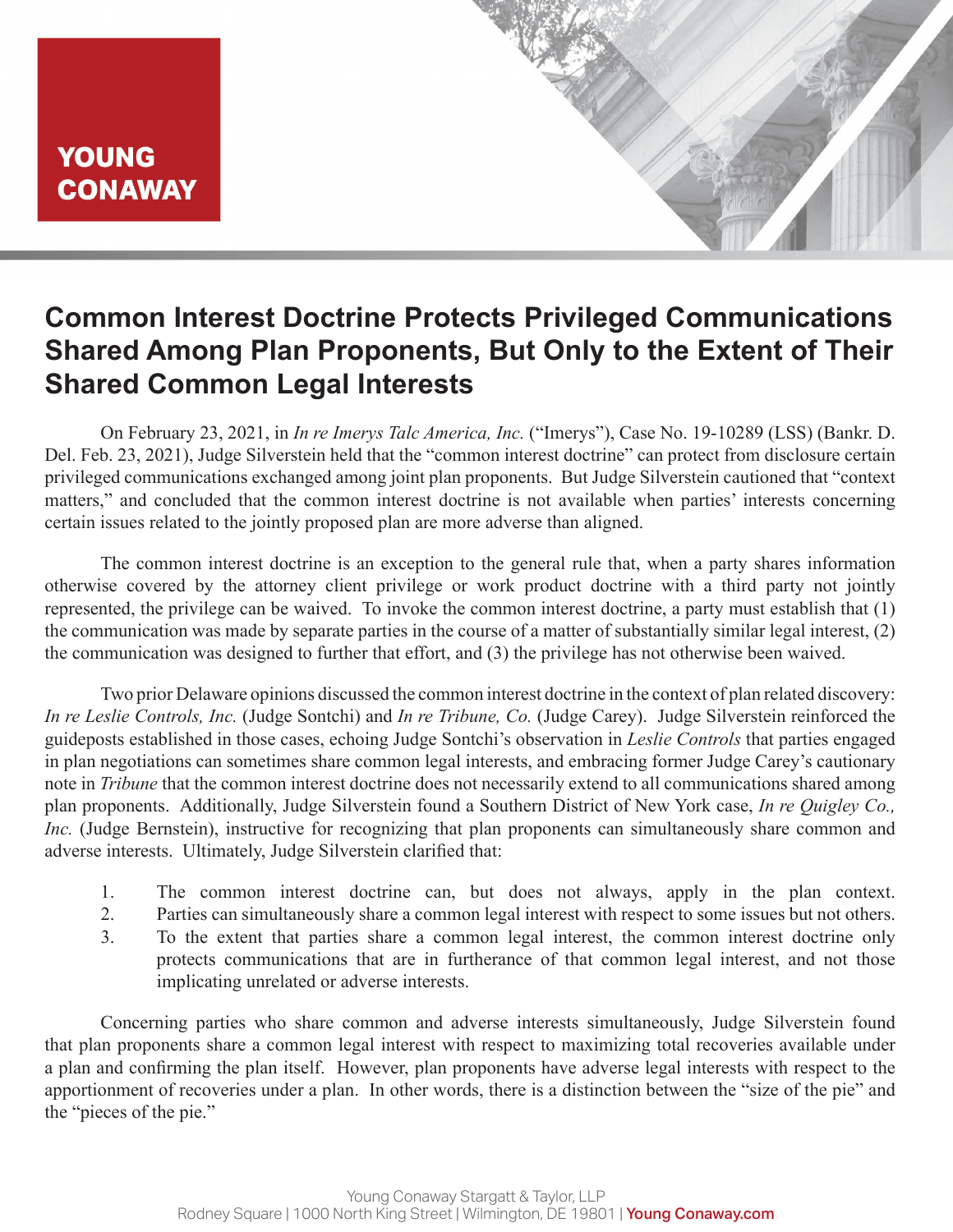

# **Unpaid or Underpaid Oil and Gas Lease Royalties are General Unsecured Claims**

On March 11, 2021, the Delaware Bankruptcy Court issued a bench ruling sustaining Ursa Piceance Holdings LLC, *et al*.'s first omnibus objection to the classification of certain claims, thereby reclassifying claims asserted by oil and gas lease royalty holders as general unsecured claims. Case No. 20-12067 (BLS) (Bankr. D. Del. Mar. 11, 2021).

Judge Shannon rejected the claimants' arguments that, under Colorado law, unpaid or underpaid royalties were not property of the estate but, rather, were held in trust for the claimants' benefit. The royalty contracts did not indicate or permit an inference that the debtors were holding funds in trust exclusively for the benefit of the claimants, and the Court refused to impose a constructive trust under the facts of the case.

Similarly, in another recent bench ruling in *In re Southland Royalty Company, LLC,* interpreting New Mexico law, Judge Owens reclassified asserted secured claims held by oil and gas lease royalty holders to general unsecured claims. Case No. 20-10158 (KBO) (Bankr. D. Del. Jan. 19, 2021). Without deciding whether the monies owed were actually property of the estate, the *Southland* Court provided that, to the extent claimants have unpaid or underpaid oil and gas lease royalty claims against the estate for monies which are property of the estate, those claims are general unsecured in nature.

The *Ursa* holding expands on unresolved issues from *Extraction* and *Southland* by specifically finding that, where oil and gas royalty contracts do not provide for an express or statutory trust, and where a constructive trust cannot be imposed, unpaid or underpaid royalties related to those contracts are property of the estate, and claims held on account of such royalties should be afforded general unsecured status.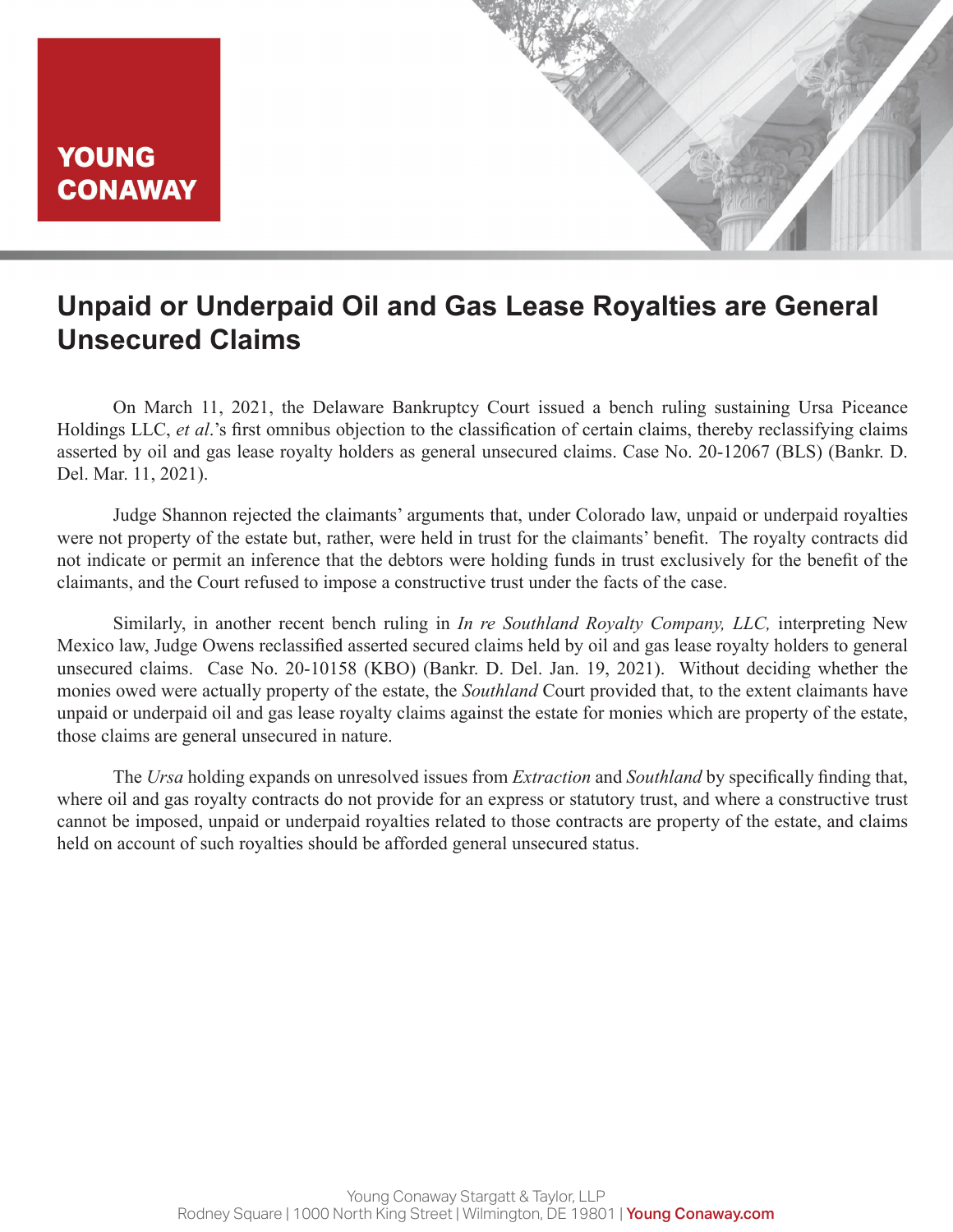# **Section 546(e) Safe Harbor: Debtors Can Participate**

In *Kravitz v. Samson Energy Co., LLC (In re Samson Resources Corp.)*, Case No. 15-11934 (BLS), 2020 WL 7700693 (Bankr. D. Del. Dec. 23, 2020), Judge Shannon of the Delaware Bankruptcy Court held that a debtor can be a "financial participant" within the meaning of the safe harbor provision of section 546(e) of the Bankruptcy Code, splitting from the Southern District of New York's contrary holding.

The trustee of the Samson settlement trust brought an adversary proceeding against certain of the debtors' former shareholders and other parties to avoid and recover various transfers effectuated in connection with a prepetition leveraged buyout, including \$6.3 billion in cash paid to the former shareholders in exchange for their stock. The defendants moved for summary judgment, asserting that the transfers were protected by section 546(e), which exempts from avoidance actions those transfers by or to (or for the benefit of) a "financial participant" in connection with a securities contract. Conversely, the trustee filed a cross-motion for summary judgment on the grounds that the defendants' affirmative defense based on section 546(e) was inapplicable. As it was uncontested that the dispute involved a securities contract, the only issue before the court with respect to the application of the 546(e) safe harbor provision was whether the debtor parties to the stock purchase agreement constituted financial participants.

A financial participant is defined by section 101(22A) of the Bankruptcy Code to include an entity that, at the time it enters into a securities contract, has one or more of the required agreements (including securities contracts and swap agreements) "with the debtor *or any other entity (other than an affiliate)*" (emphasis added) with a total gross dollar value of not less than \$1 billion in notional or actual principal amount outstanding or has gross mark-to-market positions of not less than \$100 million. The defendants asserted that, at the time the stock purchase agreement was entered into, the debtors had the requisite agreements in type and amount. But the trustee took the position that a debtor, even if it had the requisite agreements, is excluded from the definition of financial participant. The trustee's position was supported by the Southern District of New York's ruling in the fraudulent conveyance litigation in connection with the Tribune Company's leveraged buyout, in which the court held that the definition of financial participant excludes debtors because a contrary statutory interpretation would render the language "with the debtor" redundant.

Judge Shannon rejected that interpretation and held that the plain language of the definition of financial participant does not exclude debtors because the definition provides that the participant can have the requisite agreement with a non-debtor entity. He stated that, if Congress wanted to exclude debtors from the definition, it knew how to do so, and gave examples of the more limited definitions of "swap participant" and "repo participant" that each exclude debtors by requiring the participant to have a requisite agreement "with the debtor." The court's ruling embraces a broader interpretation of section 546(e) that likely will result in increased insulation from avoidance actions for transfers surrounding leveraged buyouts and similar transactions, especially in the oil and gas industry where companies are often involved with large swap agreements and other derivative contracts.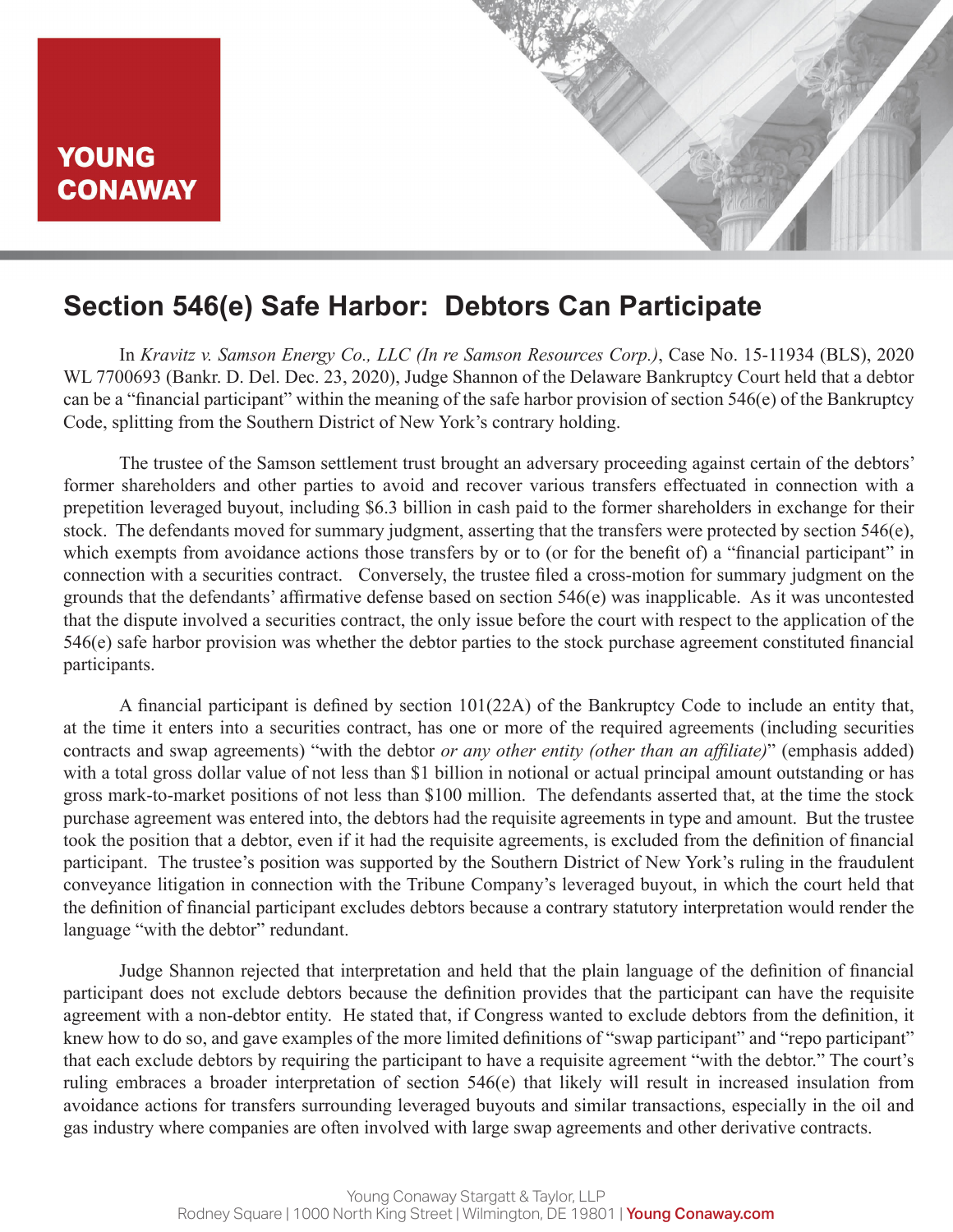

### **Commercial Rent Tax is a Property Tax, Not an Excise Tax**

A recent ruling from Judge Walrath in *In re SGR Winddown*, Case No. 19-11973 (MFW), 2021 WL 112166 (Bankr. D. Del. Jan. 8, 2021), provides helpful guidance to chapter 11 debtors who lease commercial property in Manhattan. Under the New York City Administrative Code, a "Commercial Rent Tax" is imposed on any lease (with annual gross rent of at least \$250,000) of real property south of 96th Street that is used, or intended to be used, for commercial purposes. In *SGR Winddown*, Judge Walrath held that these Commercial Rent Taxes were not excise taxes (entitled to priority status because they came due within the three-year priority window under section 507(a)(8)(E) of the Bankruptcy Code) but were instead property taxes entitled to priority status only if they were last due within one year before the petition date (under section  $507(a)(8)(B)$ ).

The taxing authority argued that excise taxes are "'imposed upon a particular use of property or upon the exercise of a right or privilege'"—i.e., entering into a lease for the purpose of operating a business in the designated area of Manhattan. The debtors argued that the Commercial Rent Taxes were property taxes because they were based on the passive ownership of a leasehold interest, not on the "act" of leasing real property for commercial use.

Judge Walrath agreed with the debtors, holding that "an excise tax is imposed not on the ownership of property but on its actual use or on an activity." And under the New York City Administrative Code, Commercial Rent Tax is due as long as the tenant pays rent; that is, the tax is owed whether the tenant uses the property or not. Accordingly, because the claim for Commercial Rent Tax fell outside the one-year priority period under section  $507(a)(8)(B)$ , the court ordered that the claim be reclassified as a general unsecured claim.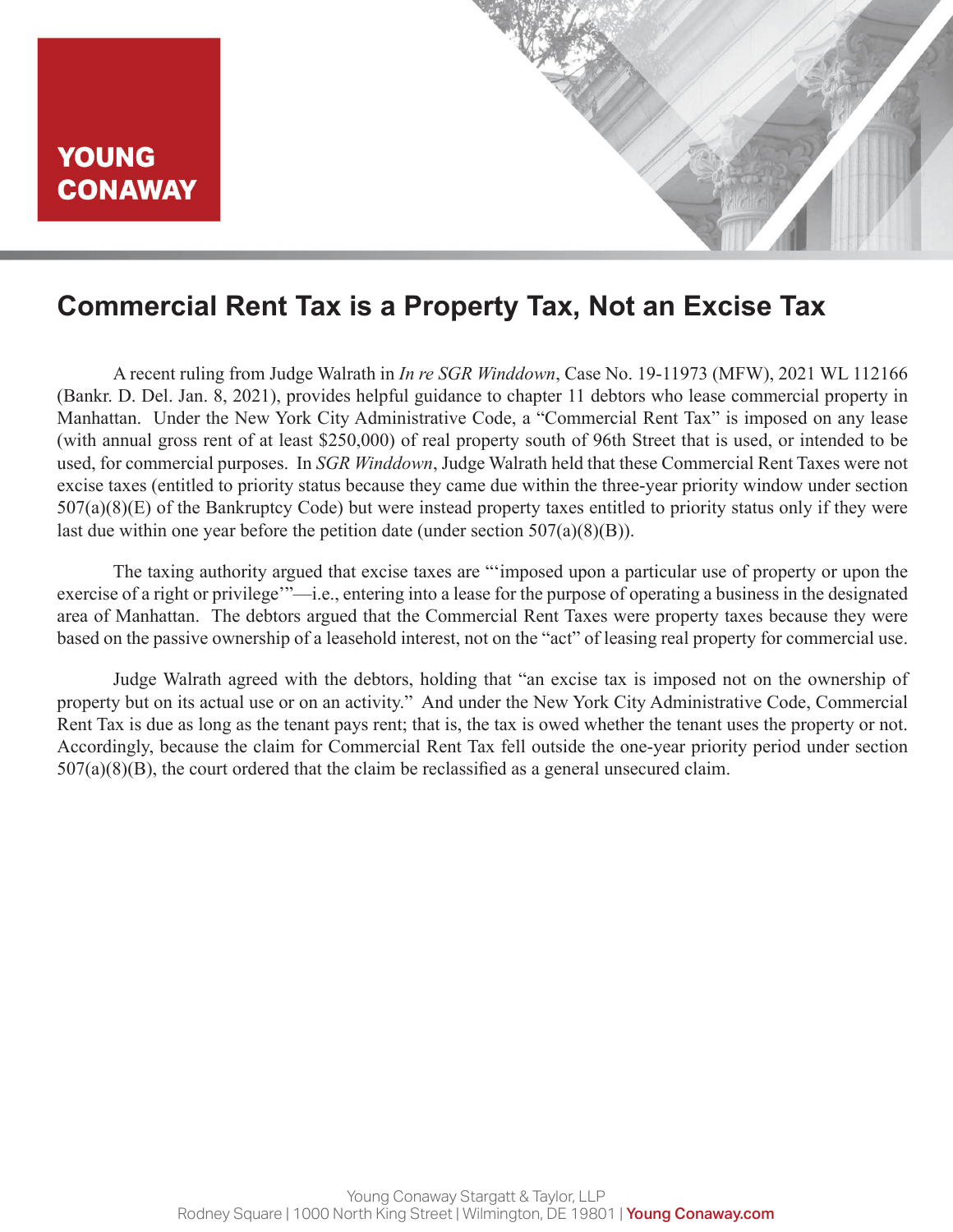# **Bankruptcy Law Does Not Square with Triangular Setoffs**

In line with fundamental Bankruptcy Code principles favoring equitable treatment among all creditors and a "compelling body of precedent", the Third Circuit recently held that triangular setoffs violate the mutuality requirements of Bankruptcy Code Section 553 and are presumptively invalid. *In re: Orexigen Therapeutics, Inc.,* No. 20-1136 (3d Cir. 2021). The holding agrees with rulings by the Second, Fifth and Seventh Circuits and placed particular reliance on the "well-reasoned" decision by Judge Shannon of the Delaware Bankruptcy Court in *In re SemCrude, L.P.*, 399 B.R. 388 (Bankr. D. Del. 2009).

The Orexigen debtors and their distributor, McKesson, were parties to a distribution agreement that expressly permitted McKesson and its affiliates to set-off, recoup, and apply any amounts owed to Orexigen against any and all amounts owed by Orexigen to McKesson or any of its affiliates. At the time Orexigen filed for bankruptcy, McKesson owed Orexigen approximately \$7 million, but if permitted to set-off debts Orexigen owed to McKesson's affiliates, McKesson would owe Orexigen nothing.

McKesson argued that the word "mutual" in section 553 is a non-limiting adjective, simply "meant to invoke an understanding of how state law setoff rights generally operate." However, relying on Judge Shannon's "sound" analysis in *SemCrude*, the Third Circuit disagreed, concluding that section 553(a)'s mutuality requirement does not merely limit but, rather, completely prohibits triangular setoffs and that parties cannot "contract around" it. The Third Circuit noted Congress's clear intent for mutuality to be limited to those debts owed from a debtor to a specific creditor, and that specific creditor's debts owed back to the debtor.

As a matter of policy, the Third Circuit noted that its holding "promotes predictability in credit transactions". In addition, the Third Circuit suggested that McKesson could have protected itself through other means, such as by contracting with Orexigen itself or by perfecting a security interest in the Orexigen accounts receivable.